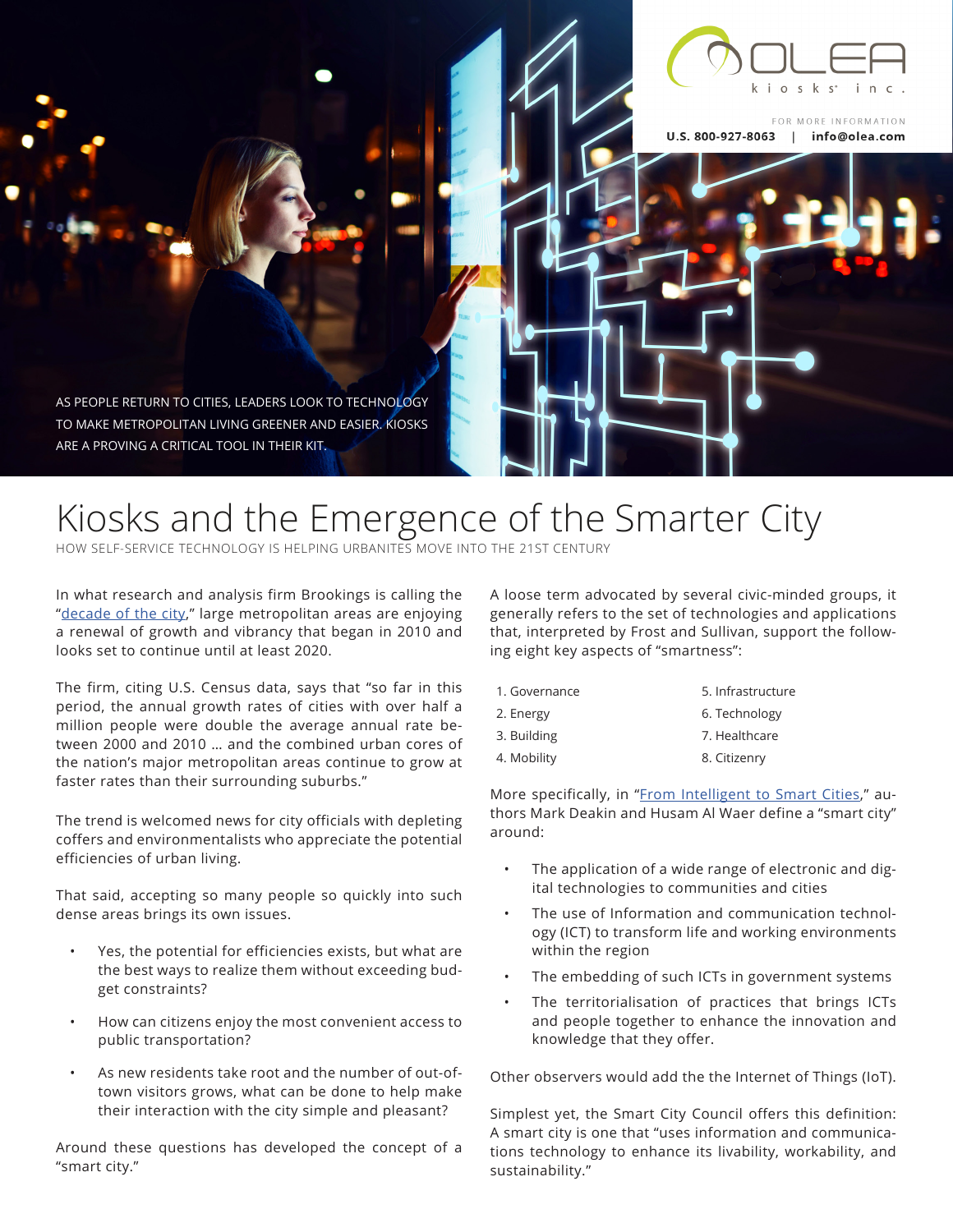Kiosks and other examples of self-service technology (telephony, smart phone apps) owe their growth in large part to the efficiencies they bring to otherwise cumbersome tasks. Wayfinding. On-the-fly research. Transportation scheduling and ticketing.

In cities where buses or light rail are still a small part of the public transportation mix, people may not immediately see the potential connection between high-tech kiosks and old-fashioned, low-tech bus stops or train stations.

Truth is, however, that as demand for these conveyances continues to increase, so too does the opportunity for self-service technology and digital signage to provide valuable services for riders and pedestrians alike, not to mention their ability to pay for themselves and even become revenue-positive by hosting third-party advertising.

Recent trends in public transportation, doubtless tied to the reverse exodus to cities, have so well made the case for this kind of deployment that it's no wonder several municipalities have already partnered with technology companies like Olea Kiosks to position terminals across their grids.

From Olea's white paper, "[Kiosks: A Turbo Boost for Public](http://www.olea.com/thelab/kiosks-turbo-boost-public-transportation/) [Transportation](http://www.olea.com/thelab/kiosks-turbo-boost-public-transportation/)":

*According to a study last year by the Project for Public Places, Americans made 10.7 billion trips on public transportation in 2013. Representing a 37 percent increase over 1995, the number of trips was at its highest since 1956, when American culture began its push toward suburbanization and the ritual of the solo daily commute in a car caught on. What's more, said the study, the number of miles Americans travel in cars or trucks is down nine percent in the last decade.*

That's why so many cities that pursue the ideals of efficiency and convenience nested in the smart city concept turn to solutions providers like Olea Kiosks not only for hardware, but for guidance on how best to structure a world-class application and deployment.

# **The Smart City Challenge**

The move to make cities "smart" is strong. Not only are there inherit rewards, but outside incentives can provide meaningful support for initiatives that demonstrate the greatest potential to realize smart city potential.

In June 2016, the U.S. Department of Transportation announced that Columbus, Ohio, won the agency's \$40 million [Smart City Challenge](https://www.transportation.gov/smartcity), with an additional \$10 million coming from Paul G. Allen's Vulcan Inc., a philanthropic organization established by the Microsoft co-founder. The \$50 million supplemented the \$90 million that the city has already raised from other private partners to carry out its award-winning plan.



*Secretary of Transportation Anthony Foxx announces Columbus, Ohio, as the 2016 Smart City Challenge winner.*

Using these resources, Columbus will work to reshape its transportation system to become part of a fully-integrated city that harnesses the power and potential of data, technology, and creativity to reimagine how people and goods move throughout their city.

"The Smart City Challenge required each city to think about transportation as cross-functional, not in silos, but as a transportation ecosystem. The bold initiatives they proposed demonstrated that the future of transportation is not just about using technology to make our systems safer and more efficient – it's about using these advanced tools to make life better for all people, especially those living in underserved communities," said Transportation Secretary Anthony Foxx.

"While Columbus is the winner of the Challenge, we believe each city has come out of this process with a stronger sense of how to address transportation challenges with technology and innovation."

According to a D.O.T. release, the Smart City Challenge generated a significant amount of excitement and interest amongst cities. U.S. DOT received **78** applications in totalone from nearly every mid-sized city in America.

The challenge called on cities to do more than merely introduce new technologies onto city streets, but in addition required them to boldly envision new solutions that would change the face of transportation in our cities by closing the gap between rich and poor; capturing the needs of both young and old; and bridging the digital divide through smart design so that the future of transportation meets the needs of all city residents.

Columbus was selected as the winner because it put forward an impressive, holistic vision for how technology can help all of the city's residents to move more easily and to access opportunity. Germane to the kiosk industry, it pro-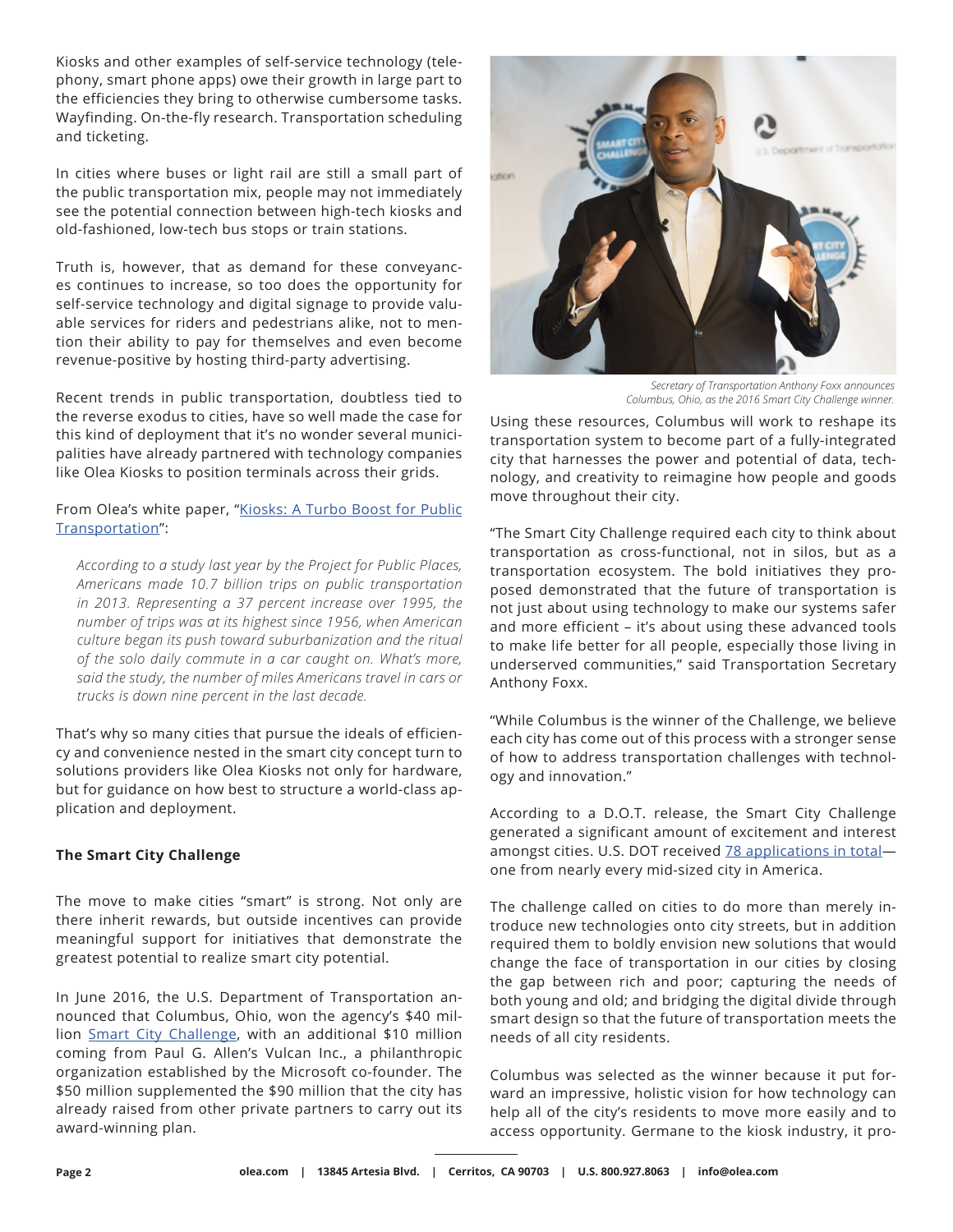posed and has already begun deploying kiosks to provide public Wi-Fi internet access, transportation card top-ups and route information.

## **Sample Deployments**

Following are examples of "smart city"-style self-service and digital signage deployments. Readers should bear in mind that the principles executed here are not restricted to urban areas. Other types of entities that could benefit from the scheduling and wayfinding components include:

- **• Large college campuses**, by helping students navigate campus, see campus updates, create their own emergency alerts. Public transportation information—so critical to commuter colleges—can be wired in. Monetization can come in part from third-party advertising, such as from campus eateries, bookstores, apparel shops and more.
- **• Large corporate campuses**, where visitors and even employees may need guidance getting around. If the campus offers visitor shuttles, they can be summoned from these kiosks.
- **• Mega-churches**. Some religious facilities—Southeast Christian Church in Louisville, Ky.; Lakewood Church in Houston, Tex.; Saddleback Church in Lake Forest, Calif.—have campuses with large, arena-like sanctu-

aries and often multiple supporting buildings for classes, youth groups, athletics and more. Even frequent attendees can become lost, and many potential visitors can be intimated trying to navigate the church while dealing with the nervousness

One third-party survey showed that when navigating in malls, 78 percent of respondents preferred kiosks over cellphones. *—KioskMarketplace.com, June 2014*

125 smart streetlights and 25 interactive kiosks. The Wi-Fi network connects to a broad range of smart city applications such as smart lighting, kiosks and sensor technology. Kiosks at local streetcar platforms and locations around downtown provide information about local businesses and events and offer new ways to access city services.

Plans call for 25 more interactive digital kiosks along the new streetcar line and nearby downtown locations for accessing city services, current events, transportation, local business information, public digital art, local history, and entertainment. A potential additional use for the kiosks is to allow citizens to initiate public alerts through them, akin to an old-fashioned fire alarm lever on a street box.

**Miami-Dade, Fla.** The city has negotiated a 15-year deal to install up to 300 kiosks with Wi-Fi hot spots at bus stops and Metrorail stations across the county, according to a [story](http://www.miamiherald.com/news/local/community/miami-dade/article121439277.html) in The Miami Herald.

If the kiosks are anything like those deployed in a similar installation in New York City—without the infamous ability to access to porn through them—Miami-Dade citizens have something to look forward to: gigabit Wi-Fi, which is significantly faster than most networks, along with cellphone-charging, 911-access, free phone calls from Vonage, and an interactive screen that can broadcast public announcements and information about local events and commonly accessed city services.

> The city is also receiving a check for \$20 million for the privilege of making these deployments, with the installer believing the third-party advertising revenue will make the entire project meaning-fully profitable. ([This story reports](http://www.miamiherald.com/news/local/community/miami-dade/article121439277.html) [the controversy](http://www.miamiherald.com/news/local/community/miami-dade/article121439277.html) about whether the signage skirts city ordinances.)

that can come from visiting any new church, let alone such a large one. Kiosks can be positioned conspicuously in parking lots and atria to announce schedules, point to classes and worship locations and even arrange to meet a church representative for one-onone assistance.

Digital street enclosures are not new. Yahoo! and other companies wired bus stops a decade ago or longer to power kiosk functionality as part of elaborate marketing tools. What is new is that now the kiosks and digital signs are being championed by municipalities as part of their "smart city" initiatives, meaning the ultimate beneficiary of the deployment isn't primarily a marketing budget, but the public at large.

**Kansas City, Mo.** In [partnership with Sprint and Cisco,](http://www.prnewswire.com/news-releases/kansas-city-launches-smart-city-initiative-in-collaboration-with-cisco-and-sprint-300263755.html) the city deployed more than 50 blocks of free public Wi-Fi, **Dubai.** The largest city in the United Arab Emirates is known for its tall buildings, tolerance for Westerners, tourmism and opulent shopping. Now, thanks to its focus on smart city-like principles, it's also garnering recognition for its self-service and digital signage deployments, all to benefit tourists and residents alike.

So far, more than a hundred bus stops in Dubai have been converted into Smart Shelters, [according to Gulf News.](http://gulfnews.com/news/uae/transport/wifi-kiosk-and-mini-mart-at-100-bus-stops-in-dubai-1.1862669) Each is equipped with free Wi-Fi, a smart kiosk, a mini mart and much more. The local transportation authority says there are plans to set up 400 more such stops.

Spread across 15 districts of Dubai, the smart shelters have been selected from the existing 656 air-conditioned bus stops located across the city, says the story. Visitors can pay utility bills, top-up certain pre-paid cards and purchase refreshments and snacks. Wi-Fi is available for only 20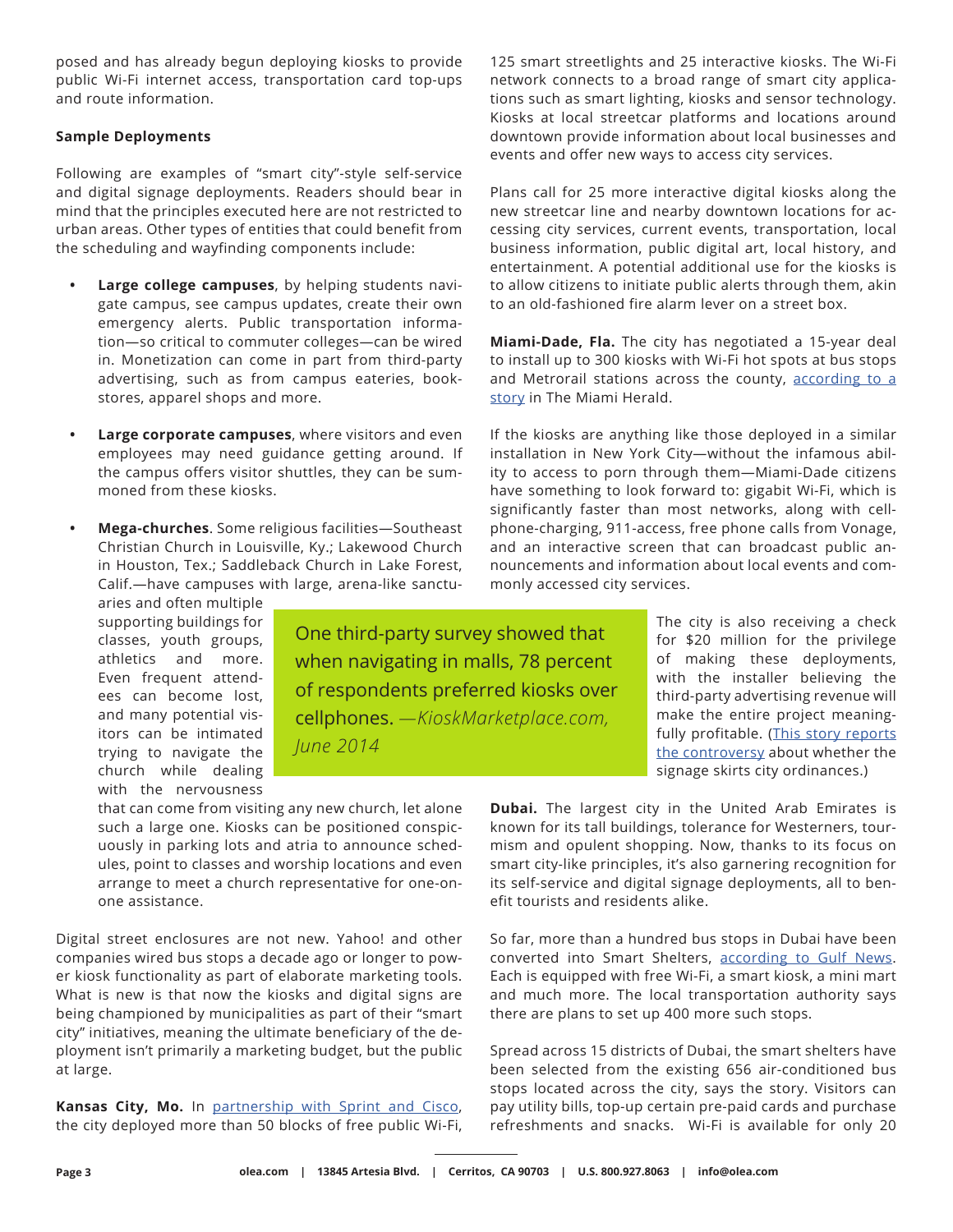minutes per IP address, reflecting the average 15-minute wait-time for a bus.

**Santa Barbara, Calif.** Just wading into the waters, this metropolitan area of about 400,000 people recently installed its first public kiosk, locating it at the city's Transit Center According to a Kiosk Marketplace [story](https://www.kioskmarketplace.com/news/chk-america-launches-transit-kiosk-in-santa-barbara/), the web-enabled unit serves up bus schedules, helps plan routes and also supports those who travel by car, foot or bike, with trip plans able to be sent to smart phones. Additional applications include Yelp reviews, news and weather. Third-party advertising can be placed to mitigate costs.

"ConnectPoint is the next step for transit agencies which are already providing passenger information via bus stop panels, system maps and websites," Rick Wood, CHK America's president and CEO, said in a statement. "Our interactive kiosk is an efficient way to deliver real-time bus information."

**San Diego, Calif.** Two years and \$21 million later, San Diego [announced in November 2016](http://www.sandiegouniontribune.com/news/politics/sd-me-bus-stations-20161121-story.html) that 11 new bus stations were operational across the downtown area.

A half-cent tax on public transportation tickets funded the high-tech stops, which includes new shelters, 16"-high pylons with digital signs and other upgrades. The goal of the project is make traveling by bus easier and to attract new riders.

The stations show real-time updates on how long it will take the next bus to arrive at the station. According to the story,

This information was already available on websites and mobile applications that provide real-time updates on bus schedules, as well as a text-messaging system that gives information about the wait at individual stops. … but the new stations will make sure that more people are able to stay informed. Some riders, particularly tourists or people who don't regularly use Rapid bus service, might not know which websites or apps to use to learn about bus schedules and delays, he said.

**Pittsburgh, Penn.** Last June, Pittsburgh's Port Authority [revealed its new wayfinding network](http://www.post-gazette.com/news/transportation/2016/06/08/Port-Authority-to-offer-kiosks-new-signs-to-help-riders/stories/201606080092) of kiosks designed to help riders better navigate the local public transportation system of buses and subways.

The system includes five touchscreens that passengers can ask for directions on how to reach their destination. In addition, says the story, the system includes "eight solar-powered devices at digital bus stops to provide real-time bus information; two digital bus stops with abbreviated maps and route frequency information for that stop; and 85 bus stop signs that include an abbreviated map and frequency (of route) information."

A Port Authority spokesperson called the kiosks and signs "a great step forward" as part of the city's larger strategy to support existing riders and attract new ones.

"If you're not a daily rider, it's not easy to find your way around," he said. "We think this will help."

## **How to Make It Work**

Olea Kiosks has deep experience in producing the rugged, hyper-connected kiosks demanded by related applications of Smart City principles. Our white paper, "[Kiosks: A Turbo](http://www.olea.com/thelab/kiosks-turbo-boost-public-transportation/)  [Boost for Public Transportation,](http://www.olea.com/thelab/kiosks-turbo-boost-public-transportation/)" details several deployments we designed for critical, high-performance roles.

• 33 kiosks for Canada's national rail system, VIA Rail. The 99-percent uptime kiosks enabled faster, more accurate service at busy stations and allowed the line to keep open stations that no longer were profitable enough to staff with people.



• Dallas-Fort Worth airport. Tightening security regulations and insufficient staff were creating unacceptable backlogs for international travelers at this critical hub. Olea developed the Automated Passport System a TSA-compliant kiosk solution that dramatically improved passenger throughput. In comparable year-over-year measurements, before and after deployment, wait-times decreased 42 percent (from 32.5 minutes to 18.8 minutes), even while passenger traffic continued to grow by 15 percent.

• The paper also details Olea's work for CLEAR traveller kiosks and JCDecaux airport kiosks.

Olea also has significant experience in the high-volume ticketing and wayfinding venue